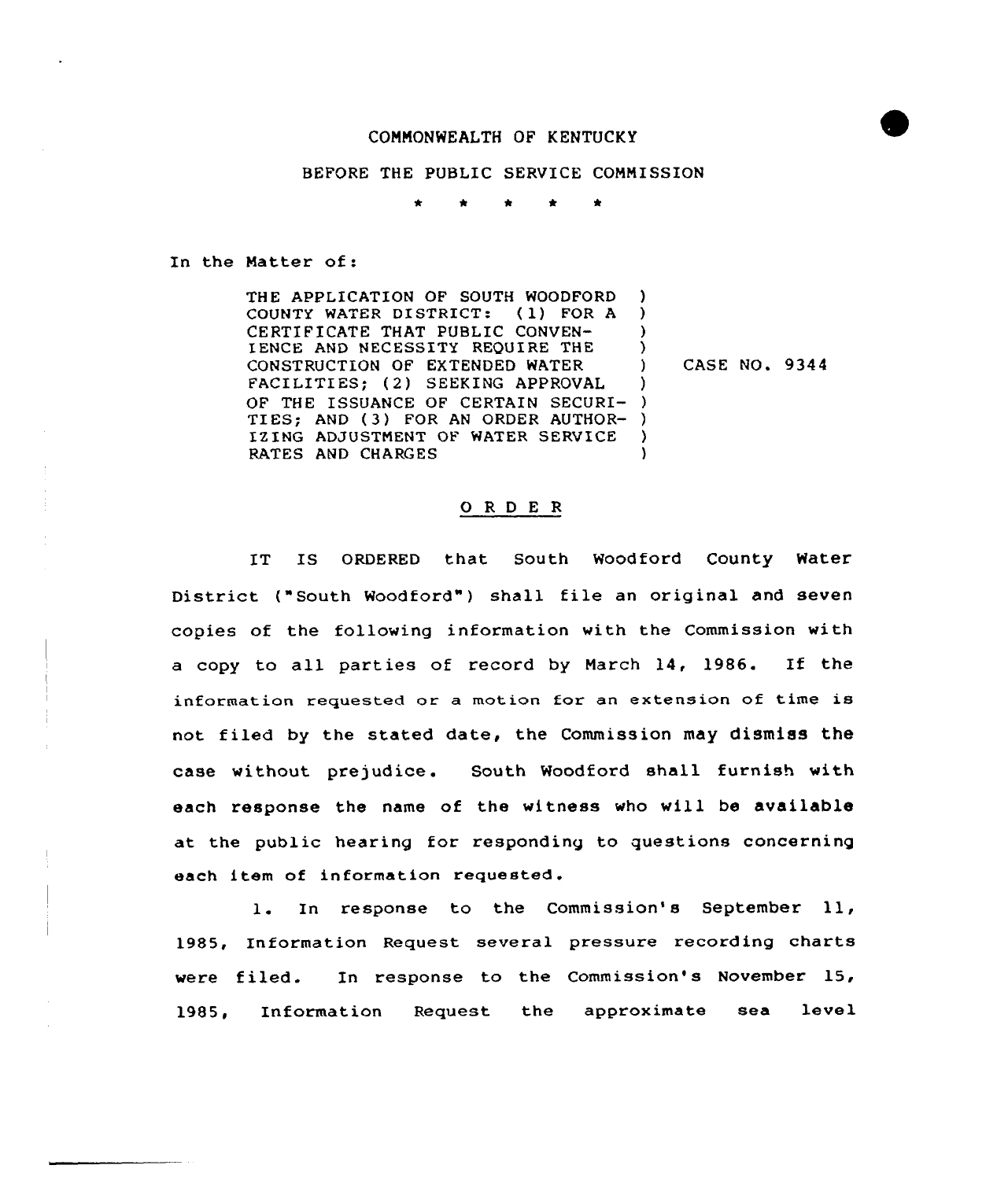elevations of the pressure recorders and clarification on the pressure recorder locations were filed. However, review of the above informaticn indicates some conflicting results  $(i.e.$  the pressure on the discharge side of the pump is lower than the suction side, the pressure at the suction side of the pump is higher than the connection to Versailles, one response indicates that two recordings were made on the suction side of the pump and none on the discharge side and another response indicates that one recording was made on the suction side and one on the discharge side of the pump). Based on the above provide clarification on where each of the pressure recordings were made and the approximate sea level elevation of each recorder. Provide copies of the appropriate topographical maps which cover South Woodford's service area with the actual recorder locations clearly depicted. In addition provide comments as to the plausibility of the pressures measured. If necessary, provide updated pressure recording charts showing the actual 24-hour continuously measured pressure available at the connection point to versailles, the suction side of South Woodford's existing pump, the discharge side of South Woodford's pump, the connection point of the proposed Mundy's Landing Road extension and the connection point for the proposed water storage tank.

2. The pump operating points as depicted in the computer hydraulic analyses do not correspond to the pump curve filed in this case. The analyses indicate the pump

 $-2-$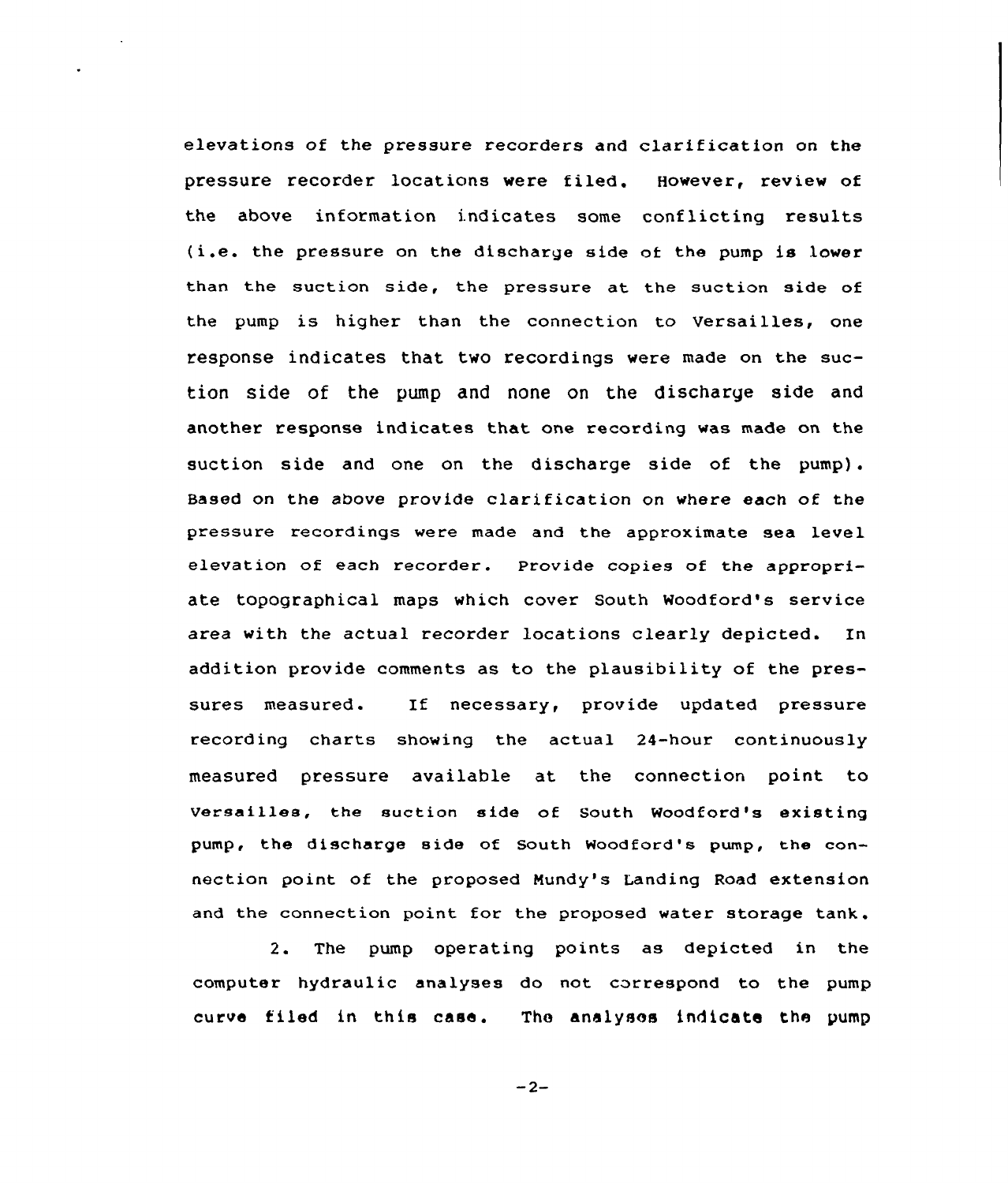operating beyond the end of the curve supplied. For the existing system the analyses depict a pump operating point of 437.7 GPM at 17.37 ft. of head; however, the maximum flow point of the pump curve is approximately <sup>305</sup> GPM at <sup>24</sup> ft. of head. In addition it is the staff's understanding that the existing pump is <sup>a</sup> variable speed pump designed to operate at a constant head of 70 feet or a constant discharge pressure of approximately 30 psig. None of the analyses filed indicate this type of operation. Please explain this discrepancy. Also provide information with supporting documentation as to the existing operation as well as the expected operation of the pump. As a minimum this should include the actual operating times of the existing pump, the actual flows and pressures maintained by the existing pump, the actual method of controlling the existing pump (i.e. time clock, pressure switches, etc.), and any other pertinent information. Documentation should include actual field measurements and hydraulic calculations. This same information should be provided for the expected operation of the existing pump after the proposed improvements are made.

 $\sim$ 

3. Provide information concerning how the proposed tank volume, height and location were determined. In addition provide an explanation as to why the overflow of the proposed tank is 995.6 feet A.S.L. when ground elevations in South Woodford's service area are as high as 950 feet A.S.L., why the overflow of the proposed tank is lower than the City

 $-3-$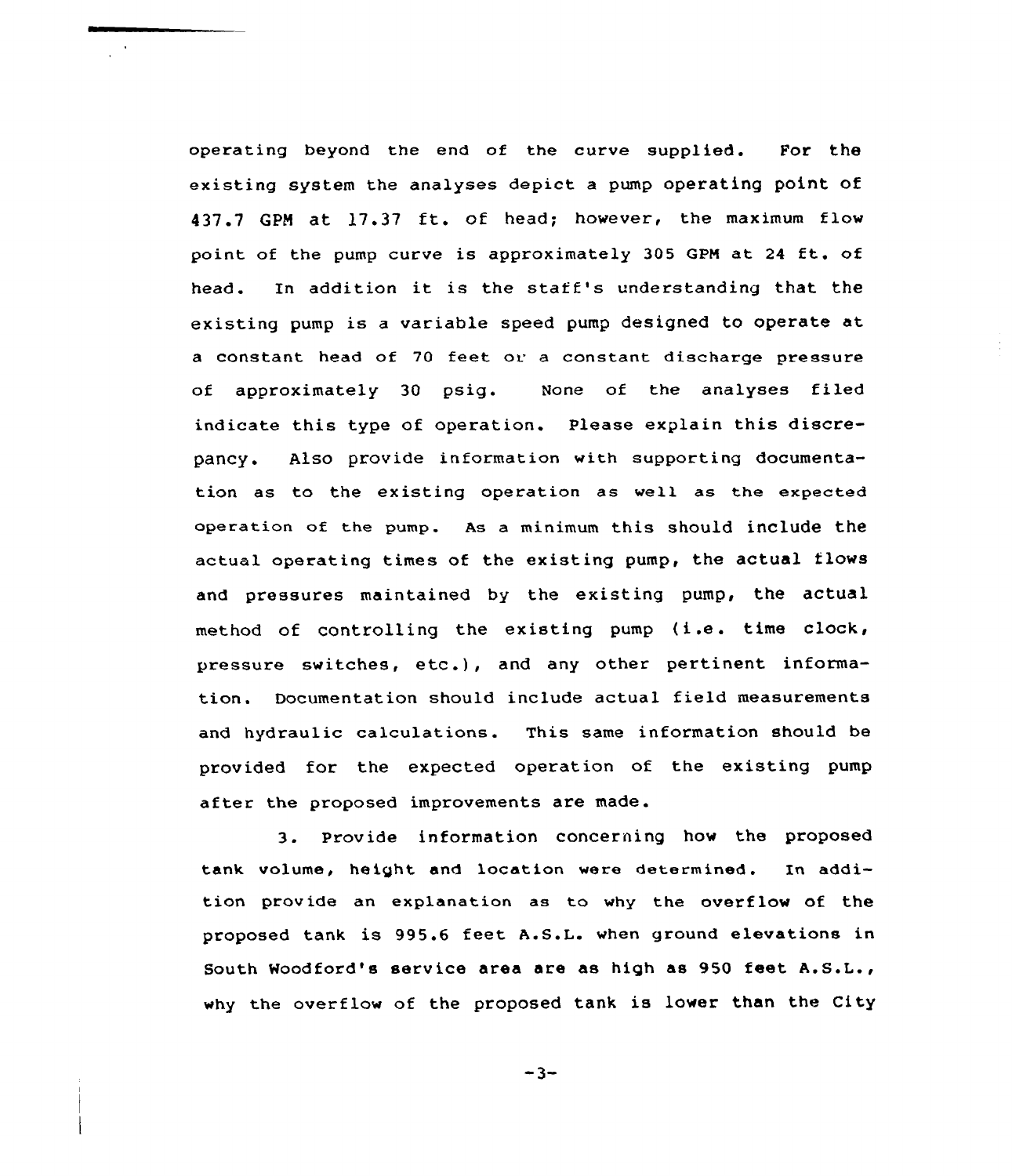of Versailles' tank, and why the proposed tank was not located near the high elevation "core" area of South Woodford's service area.

4. The computer hydraulic analyses filed in this case appear to indicate that low pressures (less than 30 psig) will be experienced at various locations after the proposed improvements are made. It also appears that the easiest method to improve pressures would be to operate the pump continuously which is the present mode of operation. This type of operation would appear to negate the "every day" usefulness of the proposed tank. It would also appear that if it is necessary to operate the pump continuously after the proposed improvements are made, by by-passing the proposed control system, the potential will exist for the proposed tank to overflow.

Based on the above, provide documentation as to the expected benefit the proposed tank is to provide and how it is expected to operate. Also provide documentation as to how South Woodford intends to address the above mentioned concerns. Documentation should include f ield measurements and hydraulic calculations.

5. In response to the Commission's September ll, 1985, Information Request concerning clarification on whether the proposed Mundy's Landing Road waterline extension was included in the hydraulic analyses, South Woodford indicated that junctions 19 and 21 depicted this line. However, upon

-4-